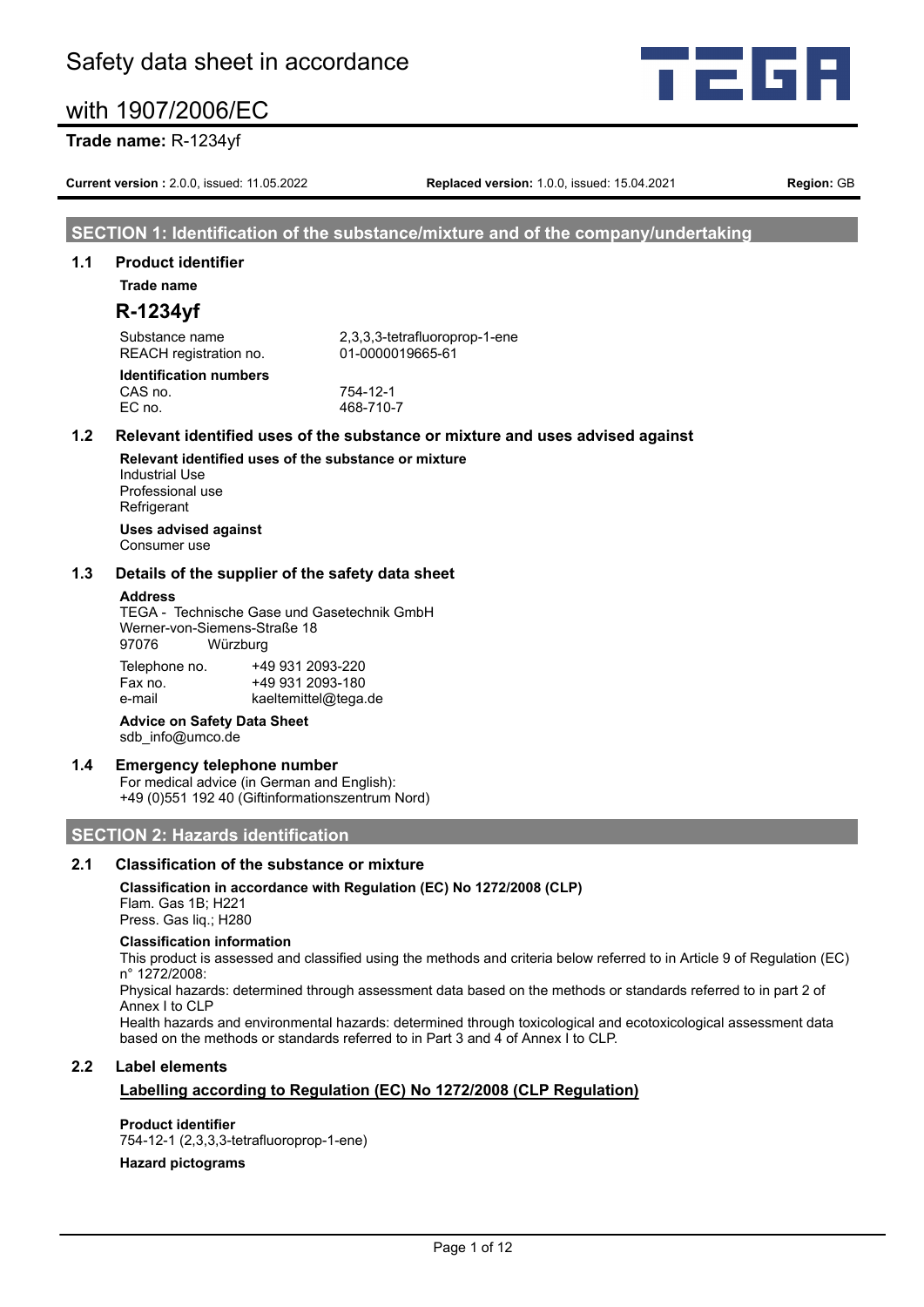# **Trade name:** R-1234yf



**Current version :** 2.0.0, issued: 11.05.2022 **Replaced version:** 1.0.0, issued: 15.04.2021 **Region:** GB

# GHS02

**Signal word**

| Signal word<br>Danger                   |                                                                                                   |
|-----------------------------------------|---------------------------------------------------------------------------------------------------|
| Hazard statement(s)<br>H <sub>221</sub> | Flammable gas.                                                                                    |
| H <sub>280</sub>                        | Contains gas under pressure; may explode if heated.                                               |
| <b>Precautionary statement(s)</b>       |                                                                                                   |
| P <sub>210</sub>                        | Keep away from heat, hot surfaces, sparks, open flames and other ignition sources. No<br>smoking. |
| P377                                    | Leaking gas fire: Do not extinguish, unless leak can be stopped safely.                           |
| P381                                    | In case of leakage, eliminate all ignition sources.                                               |
| P410+P403                               | Protect from sunlight. Store in a well-ventilated place.                                          |

#### **Supplemental label elements**

Contains fluorinated greenhouse gases: HFC-1234yf.

# **2.3 Other hazards**

Misuse or intentional inhalation can be fatal, as a result of effects on the heart, without alarming symptoms. Rapid evaporation of product may produce frostbite. May displace oxygen and cause rapid asphyxiation.

PBT assessment The product is not considered to be a PBT.

vPvB assessment

The product is not considered to be a vPvB.

# **SECTION 3: Composition/information on ingredients**

## **3.1 Substances**

#### **Chemical characterization**

| Substance name                           | 2,3,3,3-tetrafluoroprop-1-ene   |
|------------------------------------------|---------------------------------|
| Formula                                  | C <sub>3</sub> H <sub>2F4</sub> |
| Molecular weight                         | 114                             |
| <b>Identification numbers</b><br>CAS no. | 754-12-1                        |

#### **Other information**

| <b>Note</b> | <b>Specific concentration limits</b>                                  | <b>M-factor</b><br>(acute) | <b>M-factor</b><br>(chronic) |
|-------------|-----------------------------------------------------------------------|----------------------------|------------------------------|
|             | Flam. Gas 1A; H220: C $> = 6.201\%$<br>Flam. Gas 1B: H221: C >= 12.3% |                            |                              |

# **3.2 Mixtures**

Not applicable. The product is not a mixture.

EC no. 468-710-7

# **SECTION 4: First aid measures**

# **4.1 Description of first aid measures**

#### **General information**

In high concentrations may cause asphyxiation. Symptoms may include loss of mobility/consciousness. Victim may not be aware of asphyxiation. Remove affected person from danger area, lay him down. Seek medical advice immediately.

#### **After inhalation**

Remove affected persons from dangerous area by observing suitable respiratory protection measures. Ensure supply of fresh air. Irregular breathing/no breathing: artificial respiration. Call a doctor immediately.

#### **After skin contact**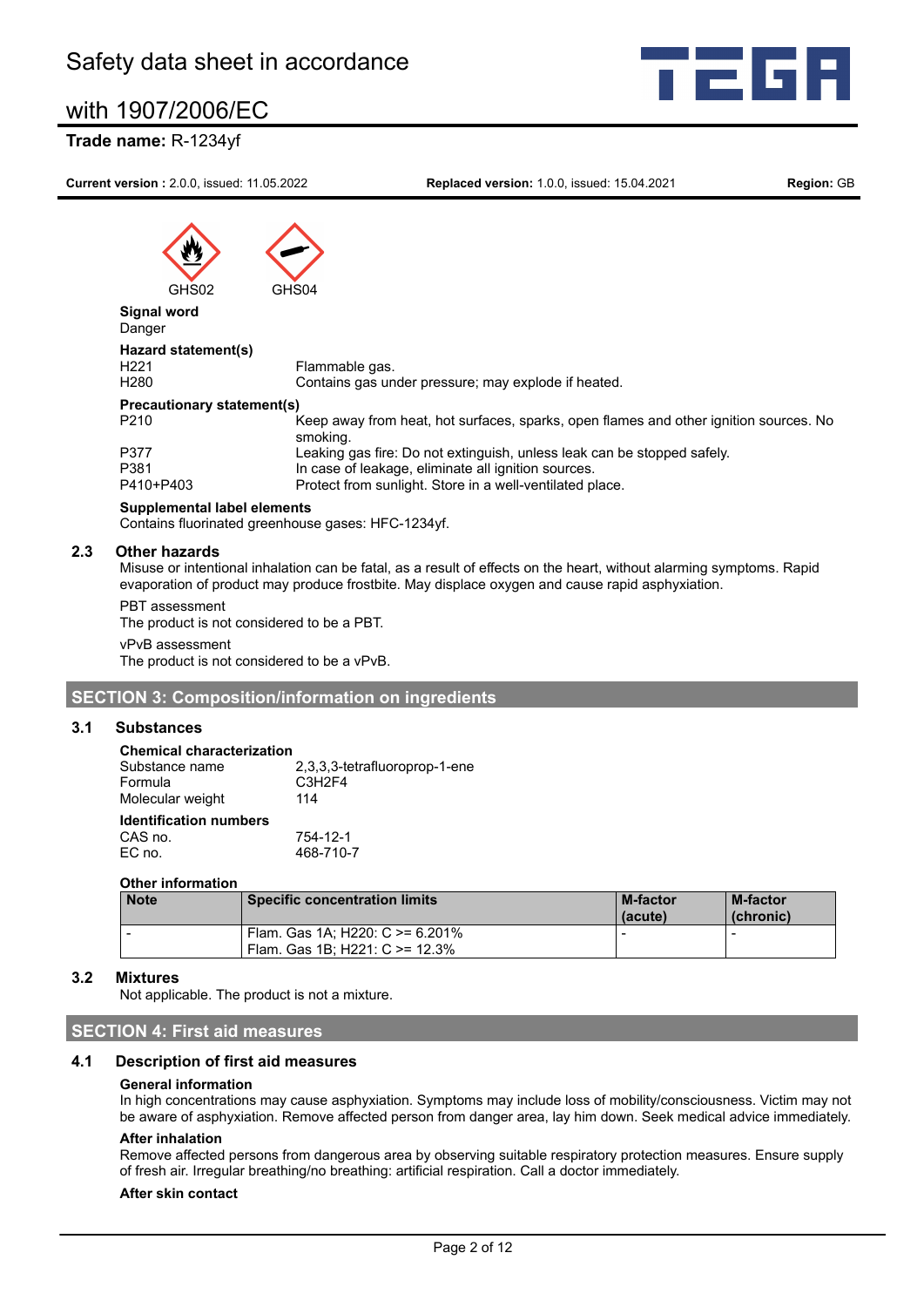# **Trade name:** R-1234yf

**Current version :** 2.0.0, issued: 11.05.2022 **Replaced version:** 1.0.0, issued: 15.04.2021 **Region:** GB

l Gr

In case of contact with skin wash off immediately with soap and water. Rinse with much water in case of frostbites. Remove chlothes only after unfreezing. Cover wounds with sterile dressing. Call a doctor immediately.

#### **After eye contact**

Remove contact lenses. Rinse eye thoroughly under running water keeping eyelids wide open and protecting the unaffected eye (at least 10 to 15 minutes). Seek medical assistance.

#### **After ingestion**

Rinse the mouth thoroughly with water. Do not induce vomiting. Never give anything by mouth to an unconscious person. Call a doctor.

#### **4.2 Most important symptoms and effects, both acute and delayed**

#### **Symptoms**

The following symptoms may occur: cardiac arrhytmia; anesthetic effect; Light-headedness; Dizziness; confusion; Unconsciousness; muscle incoordination; respiratory arrest. Contact with liquefied gas can cause damage (frostbite) due to rapid evaporative cooling.

#### **4.3 Indication of any immediate medical attention and special treatment needed** Treat symptomatically and supportively.

## **SECTION 5: Firefighting measures**

#### **5.1 Extinguishing media**

**Suitable extinguishing media** Alcohol resistant foam, CO2, powders, water spray

**Unsuitable extinguishing media** High power water jet

## **5.2 Special hazards arising from the substance or mixture**

In the event of fire, the following can be released: Carbon monoxide and carbon dioxide; Hydrogen fluoride (HF); fluorine compounds; Exposure to heat may cause bursting of the vessels. Vapours can form a highly flammable mixture with air.

## **5.3 Advice for firefighters**

Use self-contained breathing apparatus. Wear full protective suit. Containers close to fire should be transferred to a safe place. Cool closed containers exposed to fire with water. Pressure increase, bursting and explosion hazard during heating. Fire residues and contaminated firefighting water must be disposed of in accordance with the local regulations.

# **SECTION 6: Accidental release measures**

#### **6.1 Personal precautions, protective equipment and emergency procedures**

#### **For non-emergency personnel**

Refer to protective measures listed in sections 7 and 8. Provide good room ventilation even at ground level (vapours are heavier than air). Do not breathe gas. Keep away from ignition sources. Use personal protective clothing. Cordon and mark contaminated area. Remove persons to safety. Avoid skin contact with leaking liquid (danger of frostbite!).

#### **For emergency responders**

No data available. Personal protective equipment (PPE) - see Section 8.

#### **6.2 Environmental precautions**

Avoid release in the environment. Suppress gases/vapours/mists with water spray jet.

#### **6.3 Methods and material for containment and cleaning up**

Ensure adequate ventilation. Dispose of absorbed material in accordance with the regulations.

#### **6.4 Reference to other sections**

Information regarding safe handling, see section 7. Information regarding personal protective measures, see section 8. Information regarding waste disposal, see section 13.

# **SECTION 7: Handling and storage**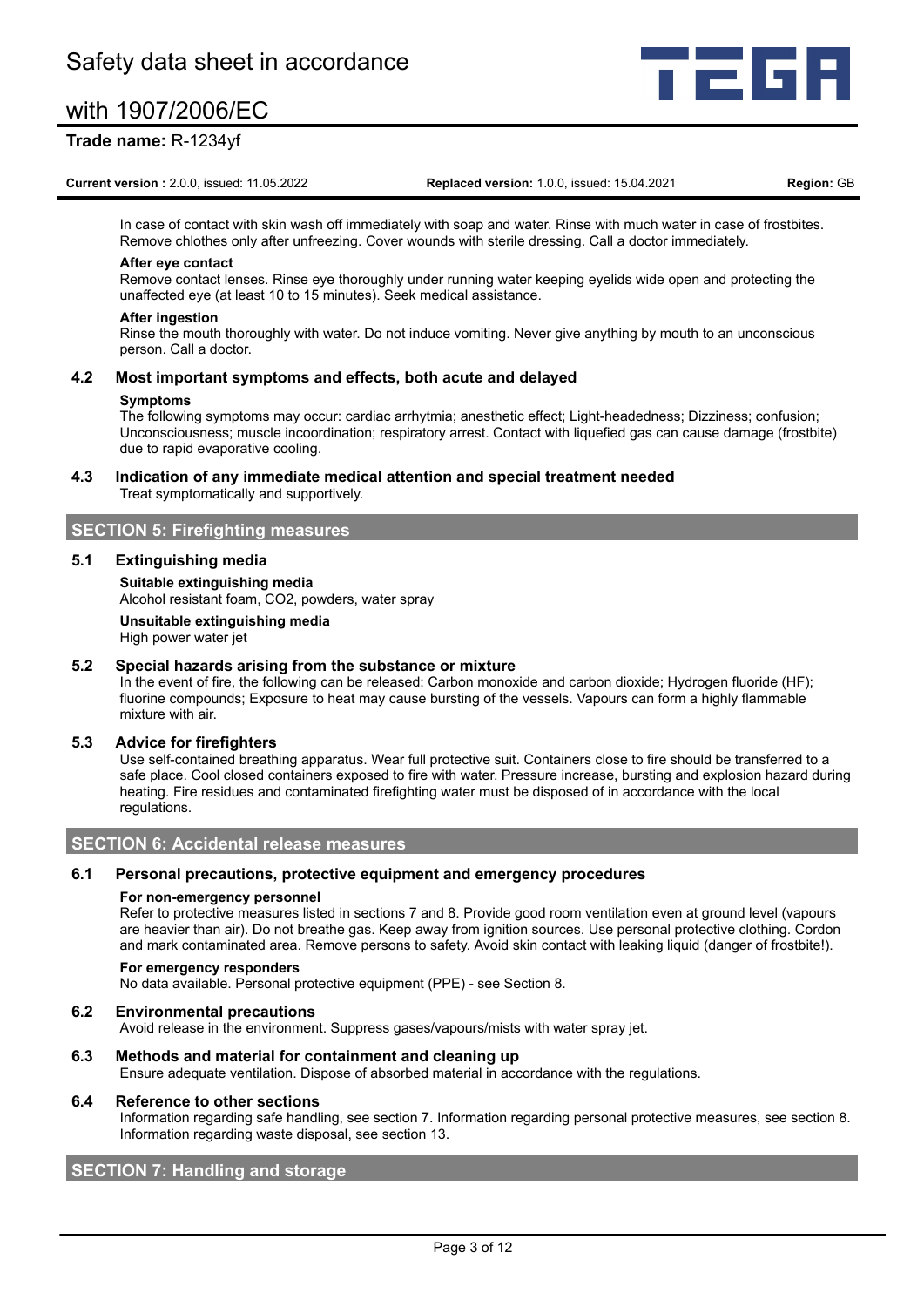# **Trade name:** R-1234yf

**Current version :** 2.0.0, issued: 11.05.2022 **Replaced version:** 1.0.0, issued: 15.04.2021 **Region:** GB

# **7.1 Precautions for safe handling**

#### **Advice on safe handling**

Only qualified and trained persons are authorised to handle. Provide good ventilation at the work area (local exhaust ventilation, if necessary). To be used only according to instructions for use. Do not pressurize, cut, weld, braze, solder, drill, grind, or expose containers heat or sources of ignition. In case of accidental release: danger due to low temperature of the liquid product. The product should only be used in areas from which all naked lights and other sources of ignition have been excluded. Prevent the creation of flammable or explosive concentrations of vapour in air and avoid vapour concentration higher than the occupational exposure limits. Pressurized container: protect from sunlight and do not expose to temperatures exceeding 50 °C. Do not pierce or burn, even after use. Comply with the health and safety at work laws. Use explosion-proof apparatus and fittings.

#### **General protective and hygiene measures**

Wash hands before breaks and after work. Do not inhale gases. Do not eat, drink or smoke during work time. Keep away from foodstuffs and beverages. Have emergency shower available. Provide eye wash fountain in work area.

#### **Advice on protection against fire and explosion**

Isolate from sources of heat, sparks and open flame. Take precautionary measures against electrostatic loading (earthing necessary during loading operations). Electrical equipment should be protected to the appropriate standard. Vapours can form an explosive mixture with air.

#### **7.2 Conditions for safe storage, including any incompatibilities**

#### **Technical measures and storage conditions**

Keep container tightly closed in a cool, well-ventilated place, open and handle carefully. Protect from heat and direct sunlight.

| Recommended storage temperature |  |  |  |
|---------------------------------|--|--|--|
|---------------------------------|--|--|--|

| Value             |  |                                                      | 52 |  |
|-------------------|--|------------------------------------------------------|----|--|
| Storage stability |  |                                                      |    |  |
| Value             |  |                                                      |    |  |
| Comments          |  | When stored properly, the storage life is unlimited. |    |  |

#### **Requirements for storage rooms and vessels**

Containers which are opened must be carefully closed and kept upright to prevent leakage. Always keep in containers of same material as the original.

#### **Incompatible products**

Do not store together with: self-heating substances and mixtures; self-reactive substances and mixtures; flammable substances; oxidizing agents; pyrophoric substances; explosives; toxic substances and mixtures; organic peroxides

# **7.3 Specific end use(s)**

No data available.

**SECTION 8: Exposure controls/personal protection**

#### **8.1 Control parameters**

#### **DNEL, DMEL and PNEC values**

|           | DNEL values (worker)          |                       |          |     |                   |  |  |  |
|-----------|-------------------------------|-----------------------|----------|-----|-------------------|--|--|--|
| <b>No</b> | Substance name                | CAS / EC no           |          |     |                   |  |  |  |
|           | <b>Route of exposure</b>      | Value                 |          |     |                   |  |  |  |
|           | 2,3,3,3-tetrafluoroprop-1-ene | 754-12-1              |          |     |                   |  |  |  |
|           |                               | 468-710-7             |          |     |                   |  |  |  |
|           | inhalative                    | " Long term (chronic) | svstemic | 950 | mg/m <sup>3</sup> |  |  |  |

**DNEL value (consumer)**

| <b>No</b> | Substance name                                             |                     |          |        | CAS / EC no       |  |
|-----------|------------------------------------------------------------|---------------------|----------|--------|-------------------|--|
|           | <b>Effect</b><br>Route of exposure<br><b>Exposure time</b> |                     |          |        |                   |  |
|           | 2,3,3,3-tetrafluoroprop-1-ene                              |                     |          |        | 754-12-1          |  |
|           |                                                            |                     |          |        |                   |  |
|           | inhalative                                                 | Long term (chronic) | svstemic | 113.1  | ma/m <sup>3</sup> |  |
|           | inhalative                                                 | Short term (acut)   | svstemic | 186400 | ma/m <sup>3</sup> |  |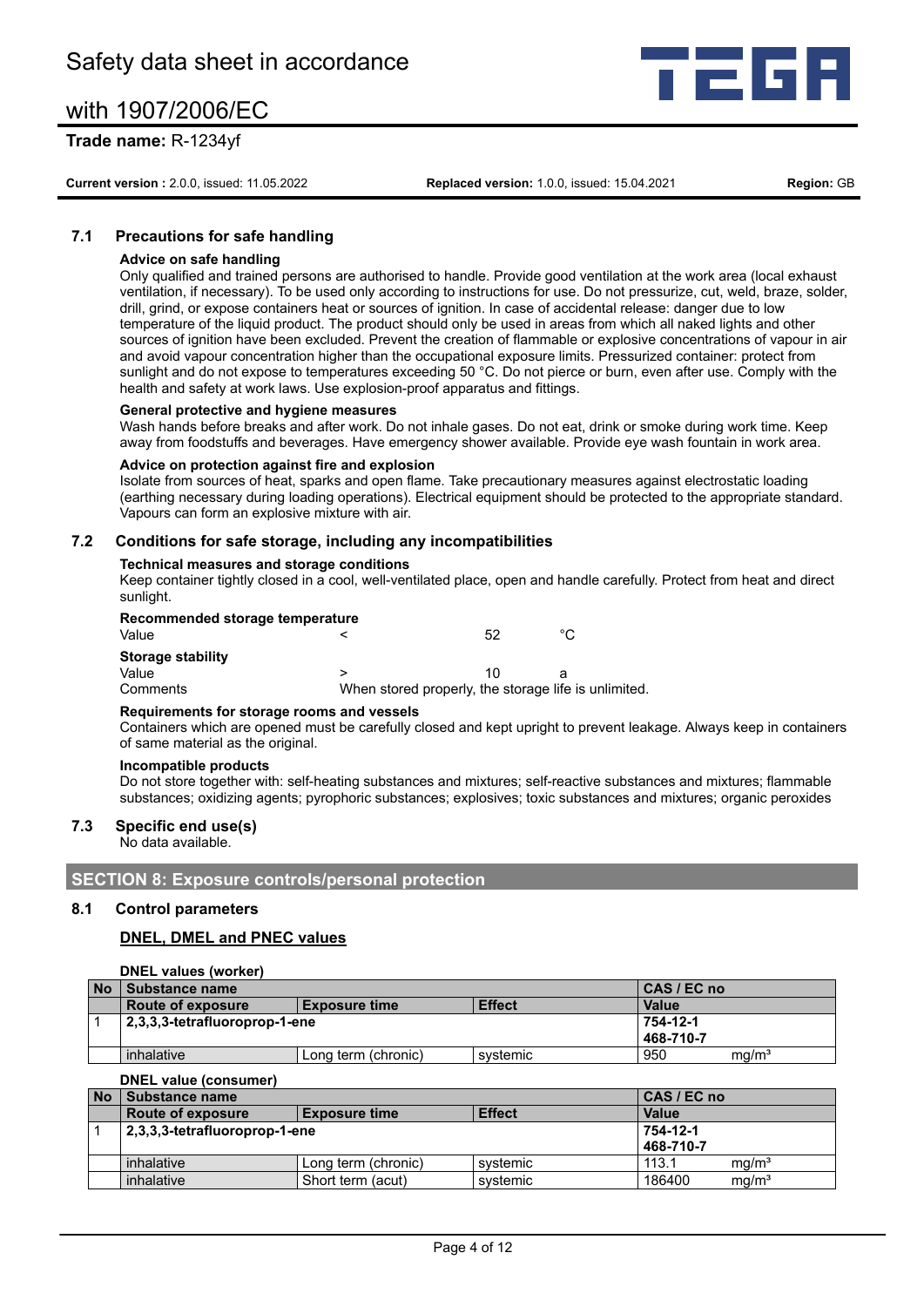

# **Trade name:** R-1234yf

**Current version :** 2.0.0, issued: 11.05.2022 **Replaced version:** 1.0.0, issued: 15.04.2021 **Region:** GB

**PNEC values No Substance name CAS / EC no ecological compartment Type Value** 1 **2,3,3,3-tetrafluoroprop-1-ene 754-12-1 468-710-7** water **fresh water fresh water 1.1 mg/L** water **Account Aqua intermittent** 1 mg/L mg/L mg/L water marine water marine water  $|0.01$  mg/L water fresh water sediment 1.51 mg/kg dry weight water marine water sediment and marine water sediment and the distribution of the marine water sediment and  $\sim$  0.151 mg/kg dry weight soil - 1.49 mg/kg dry - 1.49 mg/kg dry - 1.49 mg/kg dry - 1.49 mg/kg dry - 1.49 mg/kg dry - 1.49 mg/kg dry - 1 weight

# **8.2 Exposure controls**

#### **Appropriate engineering controls**

Provide adequate ventilation. Where reasonably practicable this should be achieved by the use of local exhaust ventilation and good general extraction. If these are not sufficient to maintain concentrations of particulates and solvent vapour below the OEL (=Occupational Exposure Limit), suitable respiratory protection must be worn. Explosion-proof general and local exhaust ventilation.

## **Personal protective equipment**

#### **Respiratory protection**

In case of insufficient ventilation or long-term effect use breathing apparatus. Danger of suffocation due to high concentrations in breathing air.

Respiratory filter (gas) : **AX** 

#### **Eye / face protection**

Tightly fitting safety glasses (EN 166).

#### **Hand protection**

Low-temperature-resistant gloves (EN 511). Sufficient protection is given wearing suitable protective gloves checked according to i.e. EN 374, in the event of risk of skin contact with the product. Before use, the protective gloves should be tested in any case for its specific work-station suitability (i.e. mechanical resistance, product compatibility and antistatic properties). Adhere to the manufacturer's instructions and information relating to the use, storage, care and replacement of protective gloves. Protective gloves shall be replaced immediately when physically damaged or worn. Design operations thus to avoid permanent use of protective gloves.

#### **Other**

Chemical-resistant work clothes. Fire-resistant antistatic protective clothing. Protective shoes.

#### **Environmental exposure controls**

Information regarding waste disposal, see chapter 13.

# **SECTION 9: Physical and chemical properties**

# **9.1 Information on basic physical and chemical properties**

| State of aggregation          |                      |
|-------------------------------|----------------------|
| gas                           |                      |
|                               |                      |
| <b>Form/Colour</b>            |                      |
| liquified gas                 |                      |
| colourless, clear             |                      |
|                               |                      |
| <b>Odour</b>                  |                      |
| slightly like ether           |                      |
|                               |                      |
| pH value                      |                      |
| No data available             |                      |
| Boiling point / boiling range |                      |
|                               |                      |
| Value                         | $^{\circ}C$<br>$-29$ |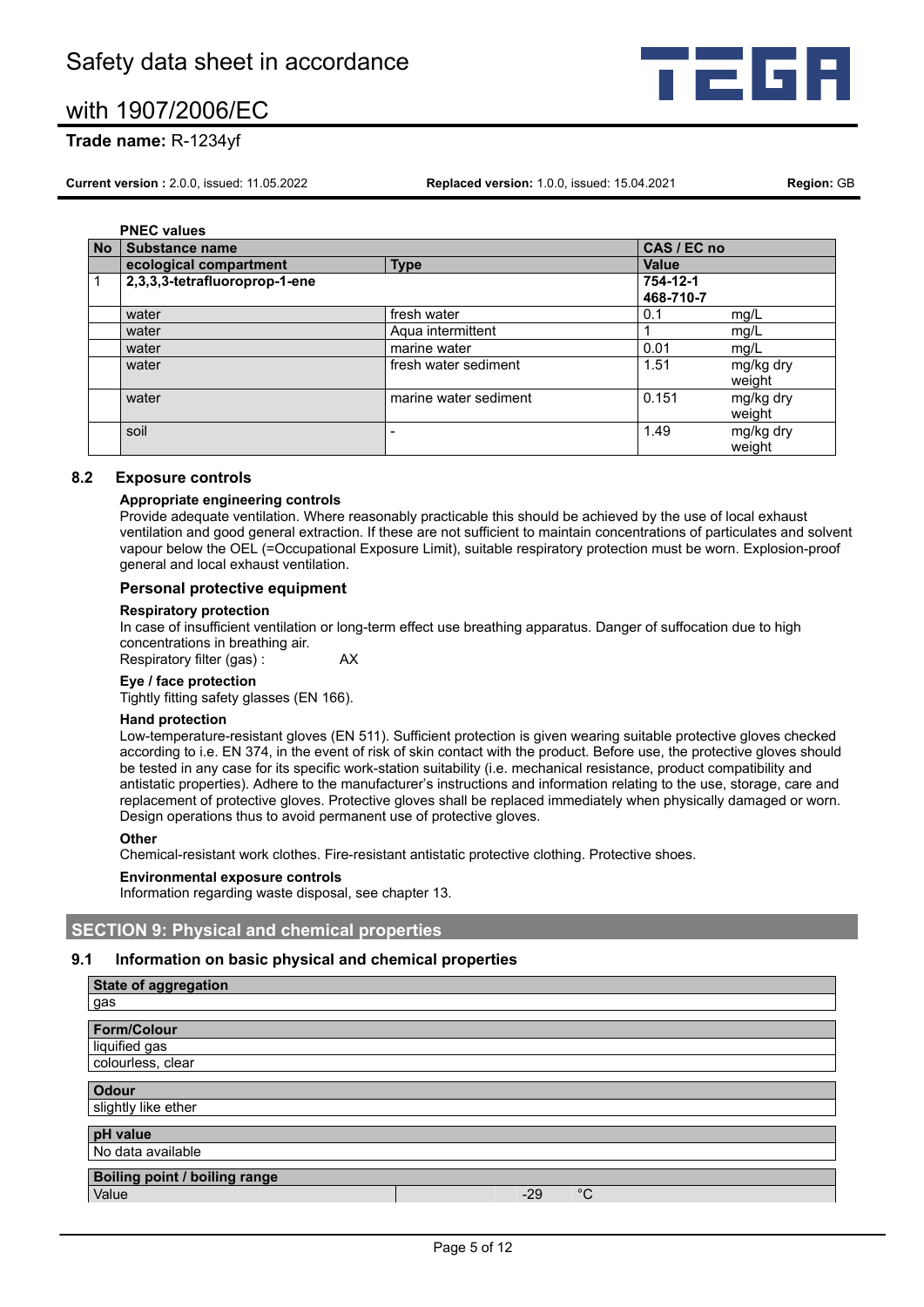

# **Trade name:** R-1234yf

**Current version :** 2.0.0, issued: 11.05.2022 **Replaced version:** 1.0.0, issued: 15.04.2021 **Region:** GB

| Source                                                                                                                                               | supplier                  |                |                    |
|------------------------------------------------------------------------------------------------------------------------------------------------------|---------------------------|----------------|--------------------|
| <b>Melting point/freezing point</b>                                                                                                                  |                           |                |                    |
| Value                                                                                                                                                |                           | $-152.2$       | $^{\circ}C$        |
| Source                                                                                                                                               | supplier                  |                |                    |
| <b>Decomposition temperature</b>                                                                                                                     |                           |                |                    |
| No data available                                                                                                                                    |                           |                |                    |
| <b>Flash point</b>                                                                                                                                   |                           |                |                    |
| Not applicable                                                                                                                                       |                           |                |                    |
| Source                                                                                                                                               | supplier                  |                |                    |
| Ignition temperature                                                                                                                                 |                           |                |                    |
| No data available                                                                                                                                    |                           |                |                    |
| <b>Auto-ignition temperature</b>                                                                                                                     |                           |                |                    |
| Value                                                                                                                                                |                           | 405            | $^{\circ}C$        |
| Source                                                                                                                                               | supplier                  |                |                    |
| <b>Oxidising properties</b>                                                                                                                          |                           |                |                    |
| not oxidizing                                                                                                                                        |                           |                |                    |
|                                                                                                                                                      |                           |                |                    |
| <b>Explosive properties</b><br>This product is not explosive. Formation of explosive / highly flammable vapour-air mixtures is possible through use. |                           |                |                    |
|                                                                                                                                                      |                           |                |                    |
| <b>Flammability</b>                                                                                                                                  |                           |                |                    |
| flammable                                                                                                                                            |                           |                |                    |
| Source                                                                                                                                               | supplier                  |                |                    |
| <b>Lower explosion limit</b>                                                                                                                         |                           |                |                    |
| Value                                                                                                                                                |                           | 6.2            | % vol              |
| Method<br>Source                                                                                                                                     | ASTM E 681<br>supplier    |                |                    |
|                                                                                                                                                      |                           |                |                    |
| <b>Upper explosion limit</b><br>Value                                                                                                                |                           | 12.3           | % vol              |
| Method                                                                                                                                               | ASTM E 681                |                |                    |
| Source                                                                                                                                               | supplier                  |                |                    |
| Vapour pressure                                                                                                                                      |                           |                |                    |
| Value                                                                                                                                                |                           | 5800           | hPa                |
| Reference temperature                                                                                                                                |                           | 20             | $^{\circ}C$        |
| Source                                                                                                                                               | supplier                  |                |                    |
| <b>Relative vapour density</b>                                                                                                                       |                           |                |                    |
| Value                                                                                                                                                |                           | $\overline{4}$ |                    |
| Source                                                                                                                                               | supplier                  |                |                    |
| Comments                                                                                                                                             | $Air = 1$                 |                |                    |
| <b>Relative density</b>                                                                                                                              |                           |                |                    |
| No data available                                                                                                                                    |                           |                |                    |
| <b>Density</b>                                                                                                                                       |                           |                |                    |
| Value                                                                                                                                                |                           | 0.0048         | g/cm <sup>3</sup>  |
| Reference temperature                                                                                                                                |                           | 20             | $^{\circ}$ C       |
| Source<br>Comments                                                                                                                                   | supplier<br>Vapor density |                |                    |
|                                                                                                                                                      |                           |                |                    |
| Solubility in water                                                                                                                                  |                           |                |                    |
| Value<br>Reference temperature                                                                                                                       |                           | 0.1982<br>24   | g/l<br>$^{\circ}C$ |
| Source                                                                                                                                               | supplier                  |                |                    |
|                                                                                                                                                      |                           |                |                    |
| <b>Solubility</b>                                                                                                                                    |                           |                |                    |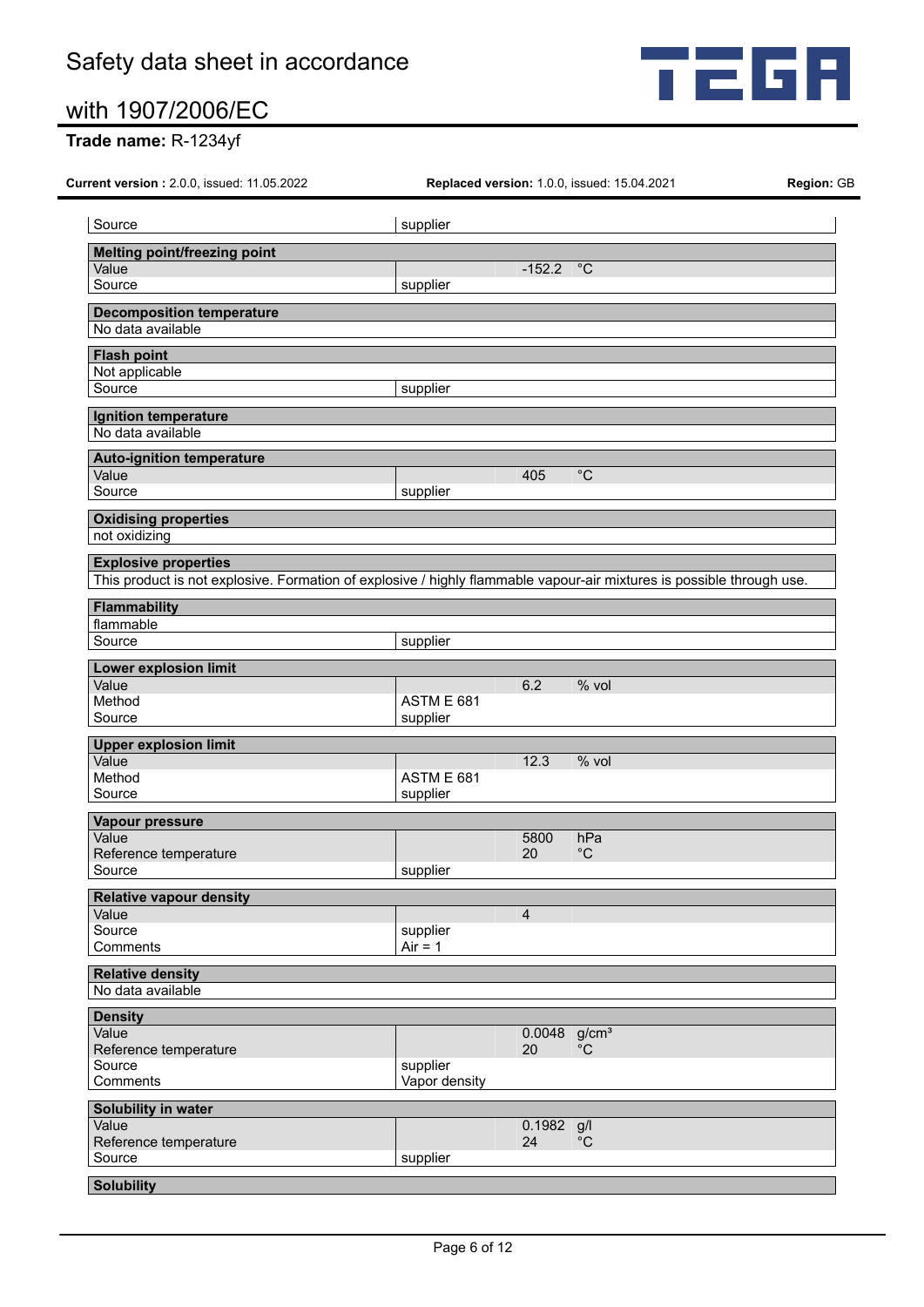

# **Trade name:** R-1234yf

**Current version :** 2.0.0, issued: 11.05.2022 **Replaced version:** 1.0.0, issued: 15.04.2021 **Region:** GB

No data available **Partition coefficient n-octanol/water (log value) No Substance name CAS no. EC no. 1 2,3,3,3-tetrafluoroprop-1-ene 754-12-1 1 468-12-1 1 468-12-1 1 468-12-1 1 468-12-1 1 468-12-1 1 468-12-1 1 468-12-1 1 468-12-1 1 468-12-1 1 468-12-1 1 468-12-12-12-12-12-1** log Pow appr. 2 Reference temperature 25 and 25 °C with reference to  $pH$  7<br>Method  $OEC$ OECD 117 Source ECHA **Kinematic viscosity** Not applicable Source supplier **Solids content** Not applicable **Particle characteristics**

# **9.2 Other information**

**Other information** Minimum ignition energy: 5-10 J Burning ratwe: 15 mm/s

# **SECTION 10: Stability and reactivity**

#### **10.1 Reactivity**

This material is considered to be non-reactive under normal use conditions.

# **10.2 Chemical stability**

The product is chemically stable under recommended conditions of storage, use and temperature.

#### **10.3 Possibility of hazardous reactions**

Reacts with strong oxidizing agents. Vapours can form a highly flammable mixture with air. Flammable gas.

## **10.4 Conditions to avoid**

Heat, naked flames and other ignition sources. Temperatures > 50°C.

### **10.5 Incompatible materials**

Oxidizing agents; Acids; Bases; oxygen; Peroxides; Metal as powder; Avoid contamination (e.g. rust, dust, ash), risk of decomposition!

#### **10.6 Hazardous decomposition products**

None if stored, handled and transported properly. In case of fire: see section 5.

# **SECTION 11: Toxicological information**

#### **11.1 Information on hazard classes as defined in Regulation (EC) No 1272/2008**

|                                    | <b>Acute oral toxicity</b>    |     |          |        |           |
|------------------------------------|-------------------------------|-----|----------|--------|-----------|
|                                    | No data available             |     |          |        |           |
|                                    | <b>Acute dermal toxicity</b>  |     |          |        |           |
|                                    | No data available             |     |          |        |           |
| <b>Acute inhalational toxicity</b> |                               |     |          |        |           |
| <b>No</b>                          | Substance name                |     | CAS no.  |        | EC no.    |
|                                    | 2,3,3,3-tetrafluoroprop-1-ene |     | 754-12-1 |        | 468-710-7 |
| <b>LC50</b>                        |                               |     |          | 405000 | ppmV      |
|                                    | Duration of exposure          |     |          | 4      | h.        |
|                                    | State of aggregation          | Gas |          |        |           |
| Species                            |                               | rat |          |        |           |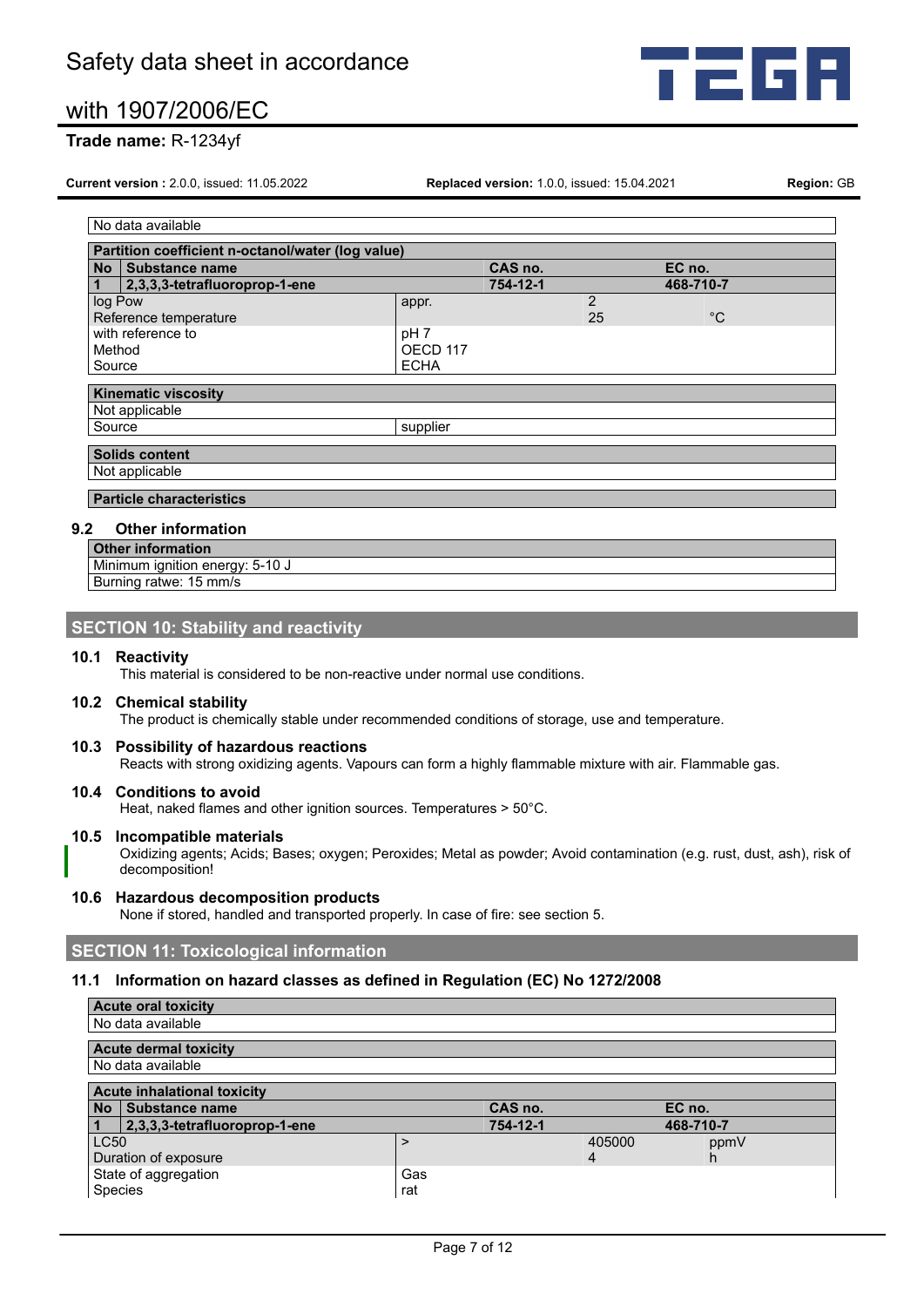

# **Trade name:** R-1234yf

| <b>Current version: 2.0.0, issued: 11.05.2022</b>                                                                                                                              | <b>Replaced version: 1.0.0, issued: 15.04.2021</b>                               | Region: GE |
|--------------------------------------------------------------------------------------------------------------------------------------------------------------------------------|----------------------------------------------------------------------------------|------------|
|                                                                                                                                                                                |                                                                                  |            |
| Method                                                                                                                                                                         | OECD 403                                                                         |            |
| Source                                                                                                                                                                         | <b>ECHA</b>                                                                      |            |
| Evaluation/classification                                                                                                                                                      | Based on available data, the classification criteria are not met.                |            |
| <b>Skin corrosion/irritation</b><br>No data available                                                                                                                          |                                                                                  |            |
|                                                                                                                                                                                |                                                                                  |            |
| Serious eye damage/irritation<br>No data available                                                                                                                             |                                                                                  |            |
| Respiratory or skin sensitisation                                                                                                                                              |                                                                                  |            |
| No data available                                                                                                                                                              |                                                                                  |            |
| <b>Germ cell mutagenicity</b><br>No Substance name                                                                                                                             | CAS no.<br>EC no.                                                                |            |
| 2,3,3,3-tetrafluoroprop-1-ene                                                                                                                                                  | 754-12-1<br>468-710-7                                                            |            |
| Type of examination                                                                                                                                                            | In vitro Mammalian Chromosomal Aberration Test                                   |            |
| Species                                                                                                                                                                        | Human Lymphocyte                                                                 |            |
| Method                                                                                                                                                                         | OECD 473                                                                         |            |
| Source                                                                                                                                                                         | <b>FCHA</b>                                                                      |            |
| Evaluation/classification                                                                                                                                                      | Based on available data, the classification criteria are not met.                |            |
|                                                                                                                                                                                | inhalational                                                                     |            |
| Route of exposure                                                                                                                                                              |                                                                                  |            |
| Type of examination                                                                                                                                                            | In vivo mammalian somatic cell study: cytogenicity / erythrocyte<br>micronucleus |            |
| Species                                                                                                                                                                        | rat                                                                              |            |
| Method                                                                                                                                                                         | OECD 474                                                                         |            |
| Source                                                                                                                                                                         | <b>ECHA</b>                                                                      |            |
| Evaluation/classification                                                                                                                                                      | Based on available data, the classification criteria are not met.                |            |
| <b>Reproduction toxicity</b>                                                                                                                                                   |                                                                                  |            |
| No Substance name                                                                                                                                                              | CAS no.<br>EC no.                                                                |            |
| 2,3,3,3-tetrafluoroprop-1-ene                                                                                                                                                  | 754-12-1<br>468-710-7                                                            |            |
| Route of exposure                                                                                                                                                              | inhalational                                                                     |            |
| <b>NOAEC</b>                                                                                                                                                                   | $\geq$<br>50000<br>ppm                                                           |            |
| Type of examination                                                                                                                                                            | 2 generation study                                                               |            |
| Species                                                                                                                                                                        | rat                                                                              |            |
| Method                                                                                                                                                                         | OECD 416                                                                         |            |
| Source                                                                                                                                                                         | <b>ECHA</b>                                                                      |            |
| Evaluation/classification                                                                                                                                                      | Based on available data, the classification criteria are not met.                |            |
| Route of exposure                                                                                                                                                              | inhalational                                                                     |            |
| <b>NOAEC</b>                                                                                                                                                                   | 750<br>ppm                                                                       |            |
| Type of examination                                                                                                                                                            | Prenatal Developmental Toxicity Study                                            |            |
| Species                                                                                                                                                                        | rabbit                                                                           |            |
| Method                                                                                                                                                                         | OECD 414                                                                         |            |
| Source                                                                                                                                                                         | <b>ECHA</b>                                                                      |            |
|                                                                                                                                                                                |                                                                                  |            |
|                                                                                                                                                                                |                                                                                  |            |
|                                                                                                                                                                                | Based on available data, the classification criteria are not met.                |            |
| Evaluation/classification<br><b>Carcinogenicity</b><br>No data available                                                                                                       |                                                                                  |            |
|                                                                                                                                                                                |                                                                                  |            |
|                                                                                                                                                                                |                                                                                  |            |
|                                                                                                                                                                                |                                                                                  |            |
|                                                                                                                                                                                | CAS no.<br>EC no.                                                                |            |
| 2,3,3,3-tetrafluoroprop-1-ene                                                                                                                                                  | 754-12-1<br>468-710-7                                                            |            |
|                                                                                                                                                                                | inhalational                                                                     |            |
|                                                                                                                                                                                | $\mathbf{I}$<br>50000<br>ppm                                                     |            |
|                                                                                                                                                                                | rat                                                                              |            |
|                                                                                                                                                                                | OECD 413                                                                         |            |
| <b>STOT - single exposure</b><br>No data available<br><b>STOT - repeated exposure</b><br>No Substance name<br>Route of exposure<br><b>NOAEC</b><br>Species<br>Method<br>Source | <b>ECHA</b>                                                                      |            |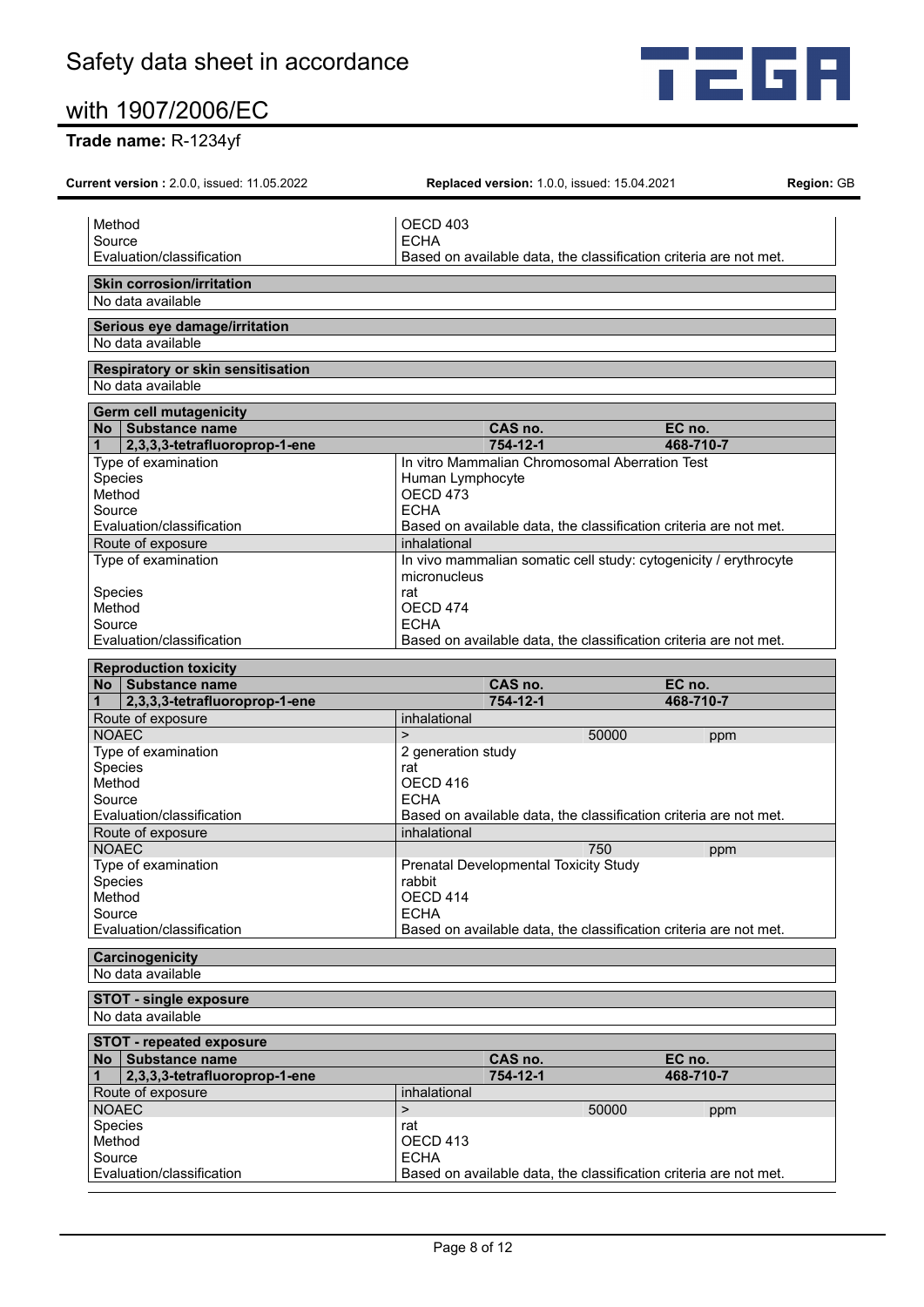

# **Trade name:** R-1234yf

**Current version :** 2.0.0, issued: 11.05.2022 **Replaced version:** 1.0.0, issued: 15.04.2021 **Region:** GB

#### **Aspiration hazard** No data available

## **11.2 Information on other hazards**

## **Endocrine disrupting properties**

Pursuant to REACH Article 57(f) or Commission Delegated Regulation (EU) 2017/2100 or Commission Delegated Regulation (EU) 2018/605, the product does not contain any endocrine disruptors in a concentration of 0.1% weight by weight and above.

**Other information**

No data available.

# **SECTION 12: Ecological information**

# **12.1 Toxicity**

| Toxicity to fish (acute) |                                   |                 |     |                                                                   |
|--------------------------|-----------------------------------|-----------------|-----|-------------------------------------------------------------------|
|                          | No Substance name                 | CAS no.         |     | EC no.                                                            |
|                          | 2,3,3,3-tetrafluoroprop-1-ene     | 754-12-1        |     | 468-710-7                                                         |
| LC50                     |                                   |                 | 197 | mg/l                                                              |
|                          | Duration of exposure              |                 | 96  | h                                                                 |
| <b>Species</b>           |                                   | Cyprinus carpio |     |                                                                   |
| Method                   |                                   | OECD 203        |     |                                                                   |
| Source                   |                                   | <b>ECHA</b>     |     |                                                                   |
|                          | Evaluation/classification         |                 |     | Based on available data, the classification criteria are not met. |
|                          |                                   |                 |     |                                                                   |
|                          | <b>Toxicity to fish (chronic)</b> |                 |     |                                                                   |

No data available

| <b>Toxicity to Daphnia (acute)</b> |                               |               |     |                                                                   |  |
|------------------------------------|-------------------------------|---------------|-----|-------------------------------------------------------------------|--|
| <b>No</b>                          | <b>Substance name</b>         | CAS no.       |     | EC no.                                                            |  |
|                                    | 2,3,3,3-tetrafluoroprop-1-ene | 754-12-1      |     | 468-710-7                                                         |  |
| EC <sub>50</sub>                   |                               |               | 100 | mq/l                                                              |  |
|                                    | Duration of exposure          |               | 48  | h                                                                 |  |
| <b>Species</b>                     |                               | Daphnia magna |     |                                                                   |  |
| Method                             |                               | OECD 202      |     |                                                                   |  |
| Source                             |                               | <b>ECHA</b>   |     |                                                                   |  |
|                                    | Evaluation/classification     |               |     | Based on available data, the classification criteria are not met. |  |

# **Toxicity to Daphnia (chronic)**

No data available

|                  | Toxicity to algae (acute)                                                                                                                                                                                                         |                                 |                                                                   |           |  |
|------------------|-----------------------------------------------------------------------------------------------------------------------------------------------------------------------------------------------------------------------------------|---------------------------------|-------------------------------------------------------------------|-----------|--|
|                  | No Substance name                                                                                                                                                                                                                 | CAS no.                         |                                                                   | EC no.    |  |
|                  | 2,3,3,3-tetrafluoroprop-1-ene                                                                                                                                                                                                     | 754-12-1                        |                                                                   | 468-710-7 |  |
| EC <sub>50</sub> |                                                                                                                                                                                                                                   |                                 | 100                                                               | mg/l      |  |
|                  | Duration of exposure                                                                                                                                                                                                              |                                 | 72                                                                | h         |  |
| Species          |                                                                                                                                                                                                                                   | Pseudokirchneriella subcapitata |                                                                   |           |  |
| Method           |                                                                                                                                                                                                                                   | OECD <sub>201</sub>             |                                                                   |           |  |
| Source           |                                                                                                                                                                                                                                   | <b>ECHA</b>                     |                                                                   |           |  |
|                  | Evaluation/classification                                                                                                                                                                                                         |                                 | Based on available data, the classification criteria are not met. |           |  |
|                  |                                                                                                                                                                                                                                   |                                 |                                                                   |           |  |
|                  | $\frac{1}{2}$ . The state of the state of the state of the state of the state of the state of the state of the state of the state of the state of the state of the state of the state of the state of the state of the state of t |                                 |                                                                   |           |  |

#### **Toxicity to algae (chronic)** No data available

**Bacteria toxicity**

No data available

# **12.2 Persistence and degradability**

| <b>Biodegradability</b> |                                   |                        |           |  |
|-------------------------|-----------------------------------|------------------------|-----------|--|
|                         | No Substance name                 | CAS no.                | EC no.    |  |
|                         | $ 2,3,3,3$ -tetrafluoroprop-1-ene | 754-12-1               | 468-710-7 |  |
| Type                    |                                   | aerobic biodegradation |           |  |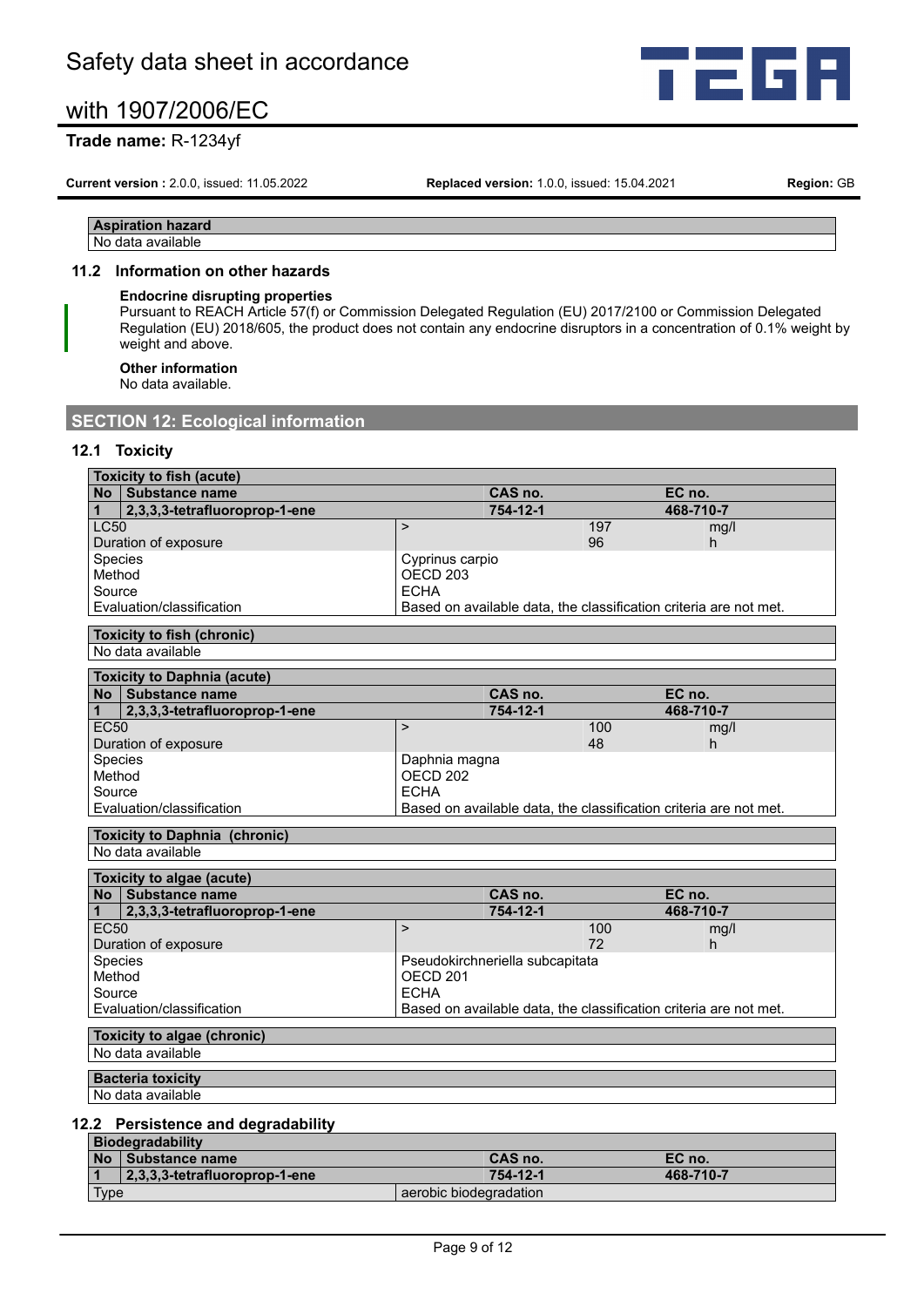# **Trade name:** R-1234yf

**Current version :** 2.0.0, issued: 11.05.2022 **Replaced version:** 1.0.0, issued: 15.04.2021 **Region:** GB

| Value      |                           | ວ  | $\%$ |
|------------|---------------------------|----|------|
| Duration   |                           | 28 | d    |
| Method     | OECD 301 F                |    |      |
| Source     | <b>ECHA</b>               |    |      |
| Evaluation | not readily biodegradable |    |      |

#### **12.3 Bioaccumulative potential**

|                   | Partition coefficient n-octanol/water (log value) |             |          |    |              |
|-------------------|---------------------------------------------------|-------------|----------|----|--------------|
| <b>No</b>         | Substance name                                    |             | CAS no.  |    | EC no.       |
|                   | 2,3,3,3-tetrafluoroprop-1-ene                     |             | 754-12-1 |    | 468-710-7    |
| log Pow           |                                                   | appr.       |          |    |              |
|                   | Reference temperature                             |             |          | 25 | $^{\circ}$ C |
| with reference to |                                                   | pH 7        |          |    |              |
| Method            |                                                   | OECD 117    |          |    |              |
| Source            |                                                   | <b>ECHA</b> |          |    |              |

#### **12.4 Mobility in soil**

No data available.

## **12.5 Results of PBT and vPvB assessment**

| <b>Results of PBT and vPvB assessment</b> |                                             |
|-------------------------------------------|---------------------------------------------|
| l PBT assessment                          | The product is not considered to be a PBT.  |
| vPvB assessment                           | The product is not considered to be a vPvB. |

#### **12.6 Endocrine disrupting properties**

**Endocrine disrupting properties**

For information on endocrine disrupting properties see section 11.

## **12.7 Other adverse effects**

## **Other adverse effects**

global warming potential within a 100 year period: < 1

# **SECTION 13: Disposal considerations**

## **13.1 Waste treatment methods**

#### **Product**

dispose of in accordance with local regulation.

Allocation of a waste code number, according to the European Waste Catalogue, should be carried out in agreement with the regional waste disposal company.

#### **Packaging**

Empty containers contain product residue and may be hazardous. Do not pressurize, cut, weld, braze, solder, drill, weld, or expose these containers to heat, flame, sparks, or other sources of ignition. They may explode and cause injury and/or death. Residues must be removed from packaging and when emptied completely disposed of in accordance with the regulations for waste removal. Incompletely emptied packaging must be disposed of in the form of disposal specified by the regional disposer.

# **SECTION 14: Transport information**

#### **14.1 Transport ADR/RID/ADN**

| Class                     | 2                                |
|---------------------------|----------------------------------|
| Classification code       | 2F                               |
| Hazard identification no. | 23                               |
| UN number                 | <b>UN3161</b>                    |
| Proper shipping name      | LIQUEFIED GAS, FLAMMABLE, N.O.S. |
| <b>Technical name</b>     | 2,3,3,3-tetrafluoroprop-1-ene    |
| Tunnel restriction code   | B/D                              |
| Label                     | $2.1$ RID: $(+13)$               |
| 14.2 Transport IMDG       |                                  |
| Class                     |                                  |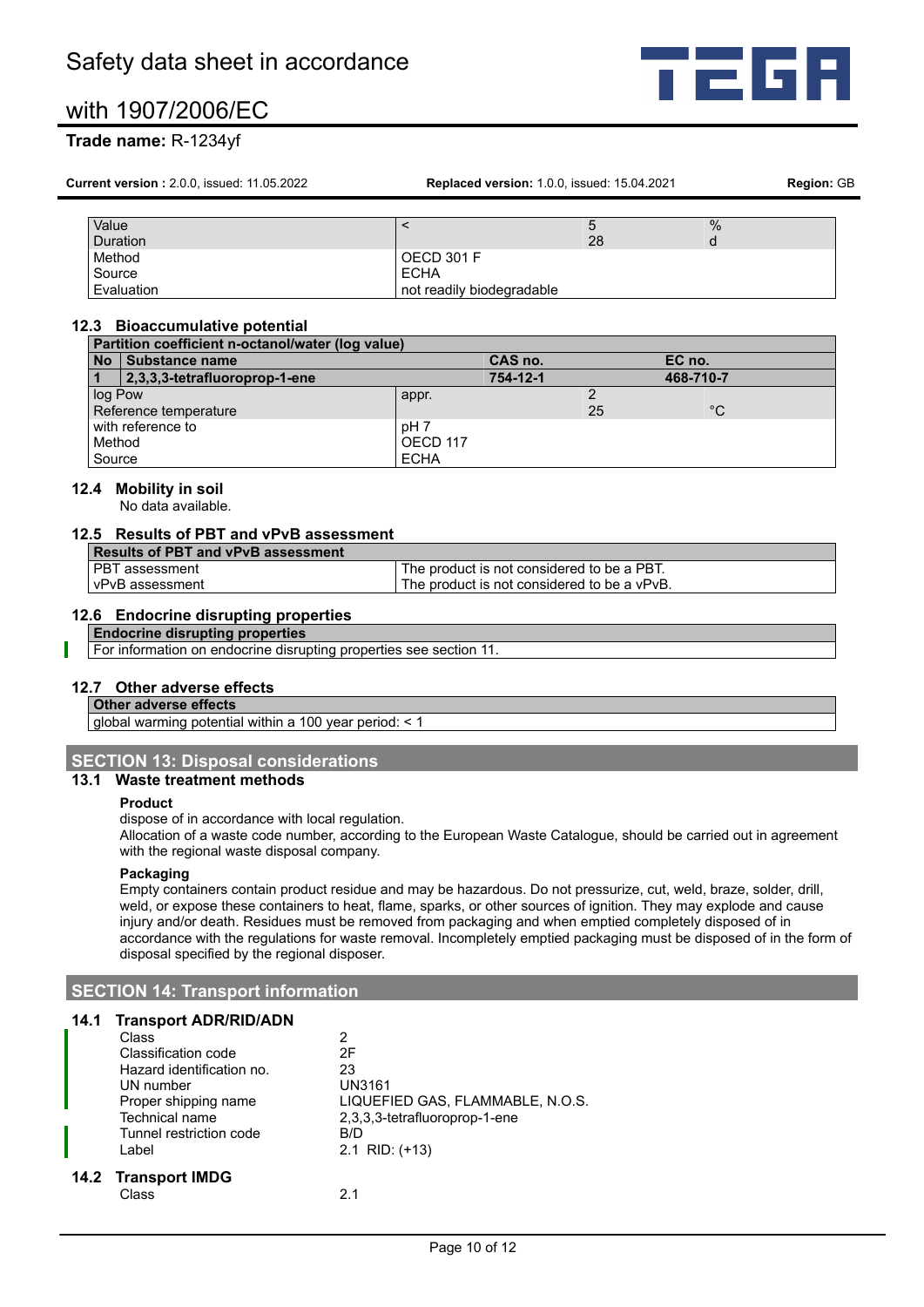# **Trade name:** R-1234yf

**Current version :** 2.0.0, issued: 11.05.2022 **Replaced version:** 1.0.0, issued: 15.04.2021 **Region:** GB

ta d

UN number UN3161<br>Proper shipping name LIQUEF LIQUEFIED GAS, FLAMMABLE, N.O.S. Technical name 2,3,3,3-tetrafluoroprop-1-ene EmS F-D, S-U Label 2.1 **14.3 Transport ICAO-TI / IATA** Class 2.1 UN number

Label

Proper shipping name Liquefied gas, flammable, n.o.s.<br>Technical name 2.3.3.3-tetrafluoroprop-1-ene  $2,3,3,3$ -tetrafluoroprop-1-ene<br>2 1

#### **14.4 Other information** No data available.

# **14.5 Environmental hazards**

Information on environmental hazards, if relevant, please see 14.1 - 14.3.

#### **14.6 Special precautions for user**

To be transported always in closed, upright and safe containers. Make sure that persons handling these containers are aware of the rules of conduct in case of incident or spillage.

**14.7 Maritime transport in bulk according to IMO instruments** Not relevant

# **SECTION 15: Regulatory information**

# **15.1 Safety, health and environmental regulations/legislation specific for the substance or mixture EU regulations**

**Regulation (EC) No 1907/2006 (REACH) Annex XIV (List of substances subject to authorisation)**

In accordance with the REACH regulation (EC) 1907/2006, the product does not contain any substances that are considered as subject to listing in annex XIV, inventory of substances requiring authorisation.

**REACH candidate list of substances of very high concern (SVHC) for authorisation**

In accordance with article 57 and article 59 of the Reach regulation (EC) 1907/2006, this substance is not considered as subject to listing in annex XIV, inventory of substances requiring authorisation ("Authorization list")

**Regulation (EC) No 1907/2006 (REACH) Annex XVII: RESTRICTIONS ON THE MANUFACTURE, PLACING ON THE MARKET AND USE OF CERTAIN DANGEROUS SUBSTANCES, MIXTURES AND ARTICLES** The substance is not subject to the provisions of annex XVII (restriction entries) of the Reach regulation (EC)

1907/2006.

**Directive 2012/18/EU on the control of major-accident hazards involving dangerous substances** This substance is not subject to Part 1 or 2 of Annex I

#### **Other regulations**

REGULATION (EU) No 517/2014 on fluorinated greenhouse gases

Adhere to the national sanitary and occupational safety regulations when using this product.

#### **15.2 Chemical safety assessment**

A chemical safety assessment has been carried out for this substance.

## **SECTION 16: Other information**

#### **Sources of key data used to compile the data sheet:**

Regulation (EC) No 1907/2006 (REACH), 1272/2008 (CLP) as amended in each case.

Directives 2000/39/EC, 2006/15/EC, 2009/161/EU, (EU) 2017/164.

National Threshold Limit Values of the corresponding countries as amended in each case.

Transport regulations according to ADR, RID, IMDG, IATA as amended in each case.

The data sources used to determine physical, toxic and ecotoxic data, are indicated directly in the corresponding section.